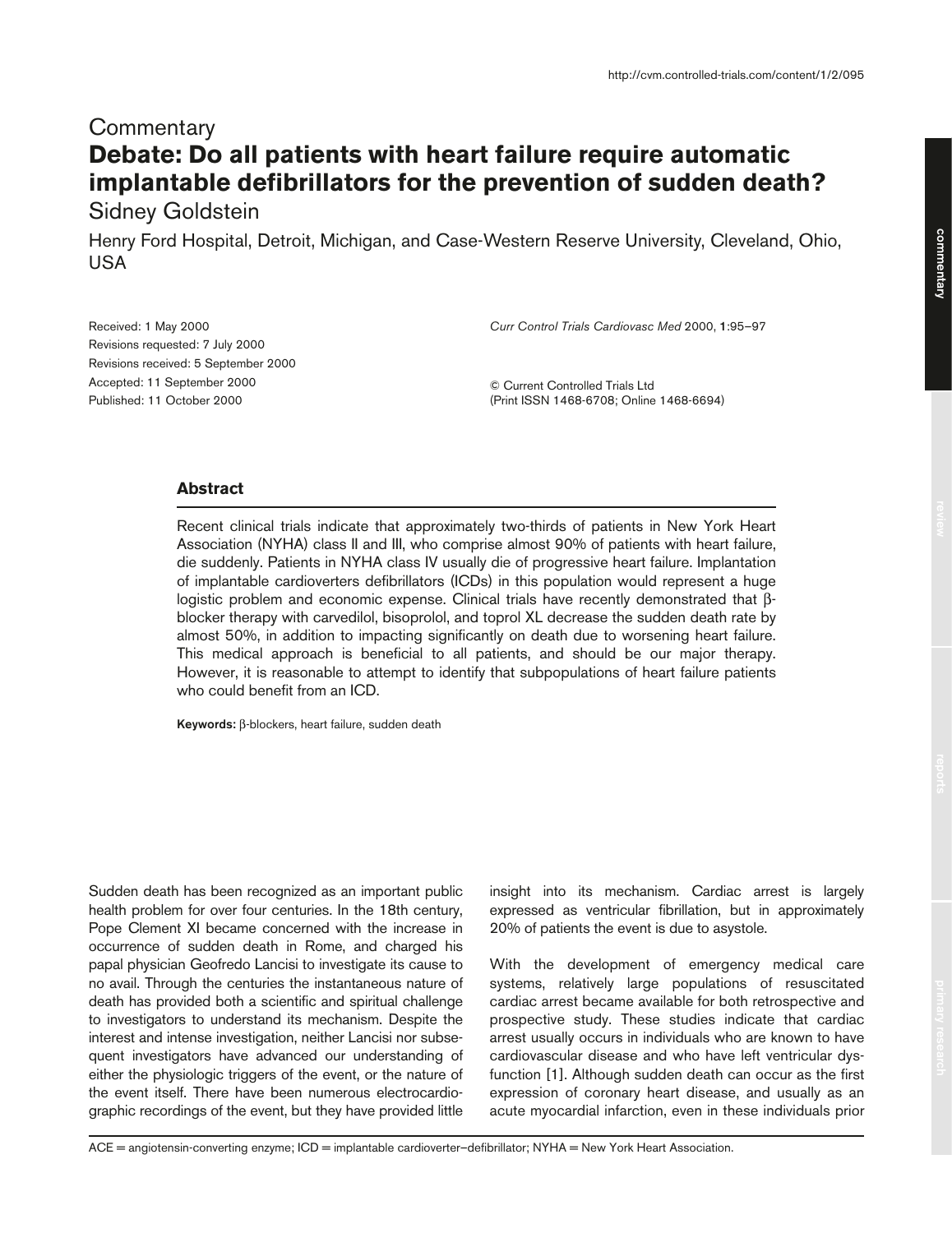evidence of left ventricular damage or dysfunction is present. In addition, many individuals with nonischemic left ventricular dysfunction also experience sudden cardiac arrest. Investigators have used animal models and singlecell preparations in an attempt to understand the mechanism of ventricular fibrillation in order to prevent its occurrence. All of these attempts have been frustrated by the instantaneous and transient nature of the physiologic phenomena that precipitate cardiac arrest.

For a large part of the past half century, a great deal of research was focused on the suppression of ambient ventricular beats as a surrogate marker of the efficacy of antiarrhythmic drugs. The number of pharmacologic blind alleys that were entered are too numerous to recount, but it is clear that no agent directed at the suppression of ventricular premature beats has been found to be either safe or effective. The most recent investigations with amiodarone carried out in Europe [2] and Canada [3] failed to demonstrate any convincing evidence for its use for the prevention of sudden death, although the concomitant use of β-blockers with amiodarone appeared to offer some advantage.

With unusual prescience and technologic skill, Mirowski realized that antiarrhythmic therapy was a blind alley and began the development of the automatic internal defibrillator almost 40 years ago, and reported its first successful use in humans in 1980 [4]. That device is refined to such a degree that it is now easily implantable; it is small in size, but still large in cost. Its proven efficacy has spawned a large industry of both physicians and biotech companies that are directed at the expanded clinical use of the device.

Although the American Heart Association and the American College of Cardiology have reported implantation guidelines [5], common clinical practice has led to a significant deviation from those guidelines. The ease of implantation and the fear of recurrent sudden death have encouraged both the patient and physician to 'creep-up' on the guidelines. There is little argument that implantation of the ICD in patients with recurrent ventricular fibrillation or symptomatic ventricular tachyarrhythmias in the absence of acute myocardial infarction or ischemia is beneficial [6]. Even in this regard, however, the definition has been vague and has provided a window through which any syncopal episode, with little more than the presence of complex ventricular ectopy, has become fair game for the implantation of the ICD in patients with left ventricular dysfunction. Many of the patients who receive an ICD would have been better been treated with revascularization or β-blocker therapy. It is essential to understand this practice reality as we embark on the following discussion.

Recently, patients with heart failure have become a potential target population for implantation of an ICD. It is estimated that there are almost 5 million individuals with heart failure in the USA. Initially, the device was considered as a bridge to transplantation, because the mortality rate, often sudden death, in patients waiting for a donor heart was high. It soon became clear, however, that most of the patients who were dying on the transplant waiting list were dying of rhythm disturbances as a complication of worsening heart failure [7]. In these patients, use of an ICD had little benefit. As electrophysiologists became aware of the natural history of heart failure, they realized that sudden death was actually a greater problem in patients with NYHA class II and III than in those with advanced heart failure. Recent clinical trials have emphasized that sudden death represents almost two-thirds of the mortality in mild-to-moderate heart failure [8]. Heart failure therapy for most of the past decade has been based primarily on angiotensin-converting enzyme (ACE) inhibitors, which had little effect on arrhythmic death.

The striking decrease in sudden death in the recent βblocker trials [8–10] has provided, for the first time, a pharmacologic approach to sudden death. These observations could have been assumed from studies in postmyocardial infarction patients with congestive heart failure [11], in whom propanolol was shown to have a profound effect on sudden death. The recent trials have demonstrated an decrease in total mortality in addition to a decrease in sudden death by 40–50%, without any adverse effects and excellent tolerance. Therapy with βblockers has provided an entirely new approach to both the treatment of heart failure and the prevention of sudden death. The reduction in sudden death mortality was observed across a broad spectrum of subgroups studied in the Metoprolol CR/XL Randomized Intervention Trial in Congestive Heart Failure (MERIT-HF) [8], the largest βblocker mortality trial, regardless of ejection fraction or heart failure etiology. Not only do these drugs decrease the incidence of sudden death, but they also have an important effect on total cardiovascular mortality and death due to worsening heart failure [8]. Treatment with carvedilol, bisoprolol and metoprolol in the three major randomized clinical trials [8–10] decreased the total mortality by approximately 35% and sudden death by 45%. More recently, patients in NYHA class III–IV who were treated with spironolactone experienced a 29% decrease in incidence of sudden death, in addition to a 31% decrease in cardiovascular deaths [12]. It is possible that a combination of these drugs could make an even larger impact on sudden death prevention.

The annual cardiovascular mortality rate in patients with heart failure treated with ACE inhibitors and β-blockers is now approximately 7% in NYHA class II and III patients. Although sudden death remains an important problem, to which a device could appropriately be applied, this solution would pertain to less than 5% of the heart failure patients treated with β-blockers. It can be estimated that,